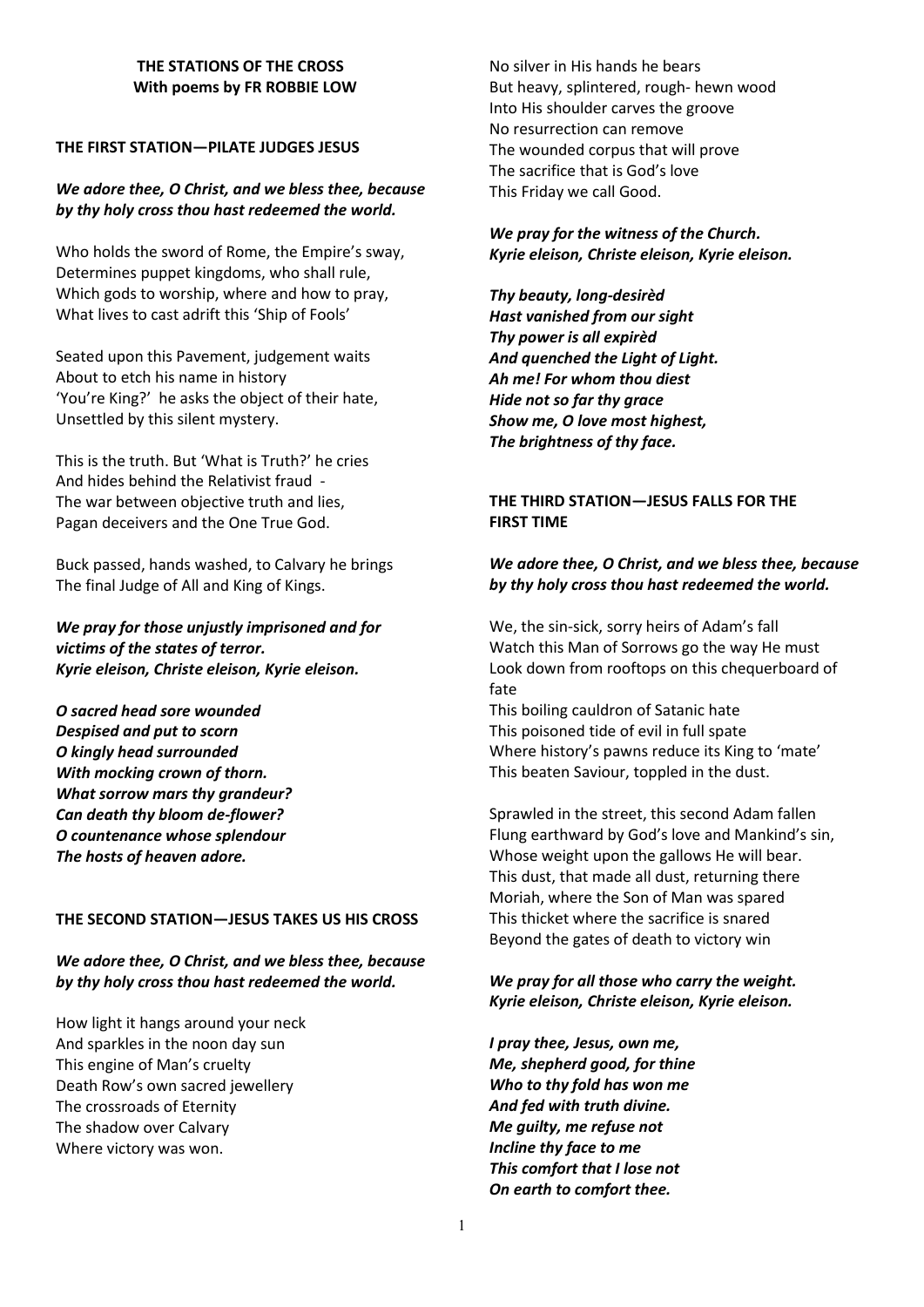#### **THE FOURTH STATION—JESUS MEETS HIS MOTHER**

# *We adore thee, O Christ, and we bless thee, because by thy holy cross thou hast redeemed the world.*

And has it come to this, blest Mother of the Manger child

That we should meet upon this road of death? And you should dare to hold me in your arms As once, so long ago, you did in flight Sought refuge from these self-same swords now drawn

To hunt me down and pierce your very heart As Simeon foretold in Temple years gone by.

This is the long road home on Sorrow Street. You brought me here, now you will see me hence To scaffolds foot and, from despite of Hell, (The rusted bolts of Heaven's gates, blood-loosed,) Hold me again. And I shall lift you high, As, down all ages yet to come, you will Present me still to worlds as yet unborn

*We pray for our mothers, for mother Church, for the Mother of us all. Kyrie eleison, Christe eleison, Kyrie eleison.*

*In thy most bitter passion My heart to share doth cry With thee for my salvation Upon the cross to die. Ah! Keep my heart thus movèd To stand thy cross beneath To mourn thee, well-belovèd Yet thank thee for thy death.*

### **THE FIFTH STATION—SIMON OF CYRENE**

# *We adore thee, O Christ, and we bless thee, because by thy holy cross thou hast redeemed the world.*

'We beat him senseless, half the night, thorn-crowned him at the break of day.

The Jew has staggered, stumbled, fallen. Now we need a strongish bloke.

Grab that big Jew to bear his weight and walk with him his lonely way.

Libyan? Perfect! A black-arsed Jew !' – a last imperial racist joke.

And so from out the crowd I took my place, shouldered the fallen beam.

Each step an agony for Him, I saw the faces of mankind

That lined death row and wept or jeered or silent stood as if in dream

He staggered still, the loss of blood, parched, torn, delirious and blind.

I saw the world as only He could see - loves – hates indifference.

I walked with Him where no-one else has walked to pay sin's bloody price

On summit bleak where scorching sun and racking pain brook no pretence

And watched Him hang and rock and gasp and bleed and promise Paradise

Now, in my dotage, with my sons at Mass in Faith's **Community** I bear the Cross and walk once more beside the Lamb of Calvary.

*We pray for all those who come to the aid of the suffering Kyrie eleison, Christe eleison, Kyrie eleison.*

*My days are few, O fail not With thine immortal power To hold me that I quail not In death's most fearful hour That I may fight befriended And see in my last strife To me thine arms extended Upon the cross of life.*

# **THE SIXTH STATION—VERONICA WIPES THE FACE OF JESUS**

# *We adore thee, O Christ, and we bless thee, because by thy holy cross thou hast redeemed the world.*

Risking the spear points, sharp swords' jeopardy, Breaches the crowd wall, stops the procession, Heart of compassion for this dying man Fearless, she kneels to wipe the face of God.

Down all the ages, image imprinted, Sister of Mercy to brother of Man, The very ikon, by which name we know her, Hands on the cloth to all who will follow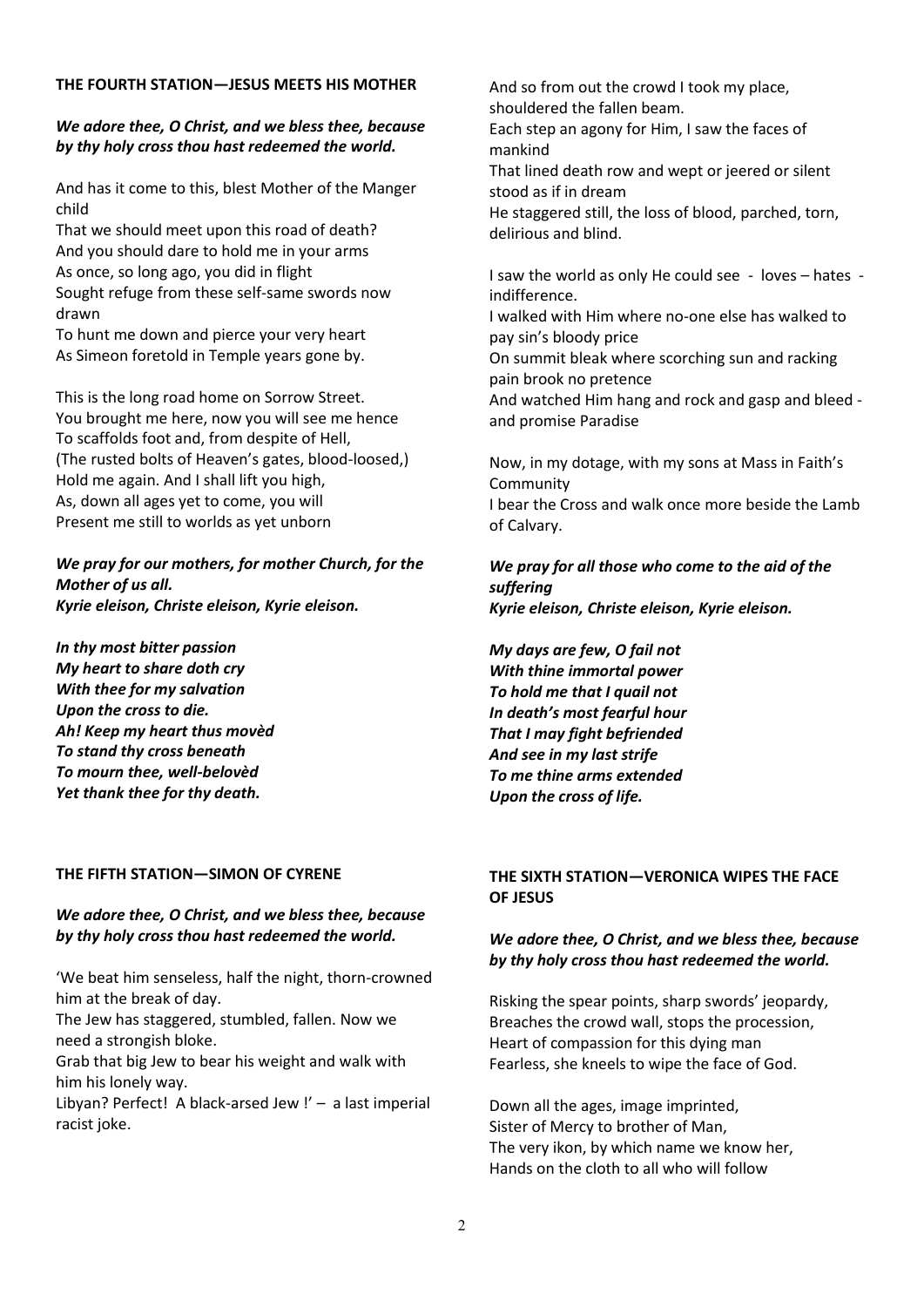This Way of Sorrows, paved with injustice, Tortures the righteous at Satan's cruel whim. Crack in the faultline of merciless Man, Ikon of pity, Veronica kneels.

Seeking no glory nor this world's reward Mercy is wiping the face of her Lord.

*We pray for those who minister to the persecuted Kyrie eleison, Christe eleison, Kyrie eleison.*

*There is a green hill far away Without a city wall Where the dear Lord was crucified Who died to save us all.*

### **THE SEVENTH STATION—JESUS FALLS FOR THE SECOND TIME**

### *We adore thee, O Christ, and we bless thee, because by thy holy cross thou hast redeemed the world.*

The stumbling wreck of humankind The airless press, the gaining sun, The narrow street, the pulsing crowd To see the execution done.

Blood blind, shaking, legs gone, wobbles, He's parched and broken, down again Clown – like, flailing on the cobbles A beaten fighter hooked on pain

The soldiers wait for Him to rise For this political charade. On battlefields they'd end it now Death, their familiar stock in trade.

To rise, to fall, to rise for men Who shall not pass this way again.

## *We pray for those broken by cruelty Kyrie eleison, Christe eleison, Kyrie eleison*

*We may not know, we cannot tell What pains he had to bear But we believe it was for us He hung and suffered there.*

#### **THE EIGHTH STATION—THE WOMEN OF JERUSALEM**

### *We adore thee, O Christ, and we bless thee, because by thy holy cross thou hast redeemed the world.*

Howl, as the siege engine of Titus Breaches the ancient city wall Puts to the sword your precious children. Scream as the sacred Temple falls.

Weep at the coming devastation. Mourn for the life beyond recall. In these stone clefts press prayers of exile This solitary remnant wall.

Sob as another Son of David Falls to the Empire of the sword The cry for freedom and salvation Has reaped its regular reward.

Hearts in the cradle, wake begun, Keen the death of each mother's son

*We pray for those who are victims of war Kyrie eleison, Christe eleison, Kyrie eleison*

*He died that we might be forgiven He died to make us good That we might go at last to heaven Saved by his precious blood.*

# **THE NINTH STATION—JESUS FALLS FOR THE THIRD TIME**

#### *We adore thee, O Christ, and we bless thee, because by thy holy cross thou hast redeemed the world.*

'Dust thou art and unto dust…' So runs the Lenten roundelay We are the debris of dead stars So long ago, so far away.

Yet, animated by the Word And Spirit breathed and then, by Christ, Allowed the husbandry and fruit Of all but one in Paradise

In dust the Lord kneels, as before, Him who, alone, should be adored, Upon unyielding earthen floor And Cherubim put up their sword

The Cross in view, the hill awaits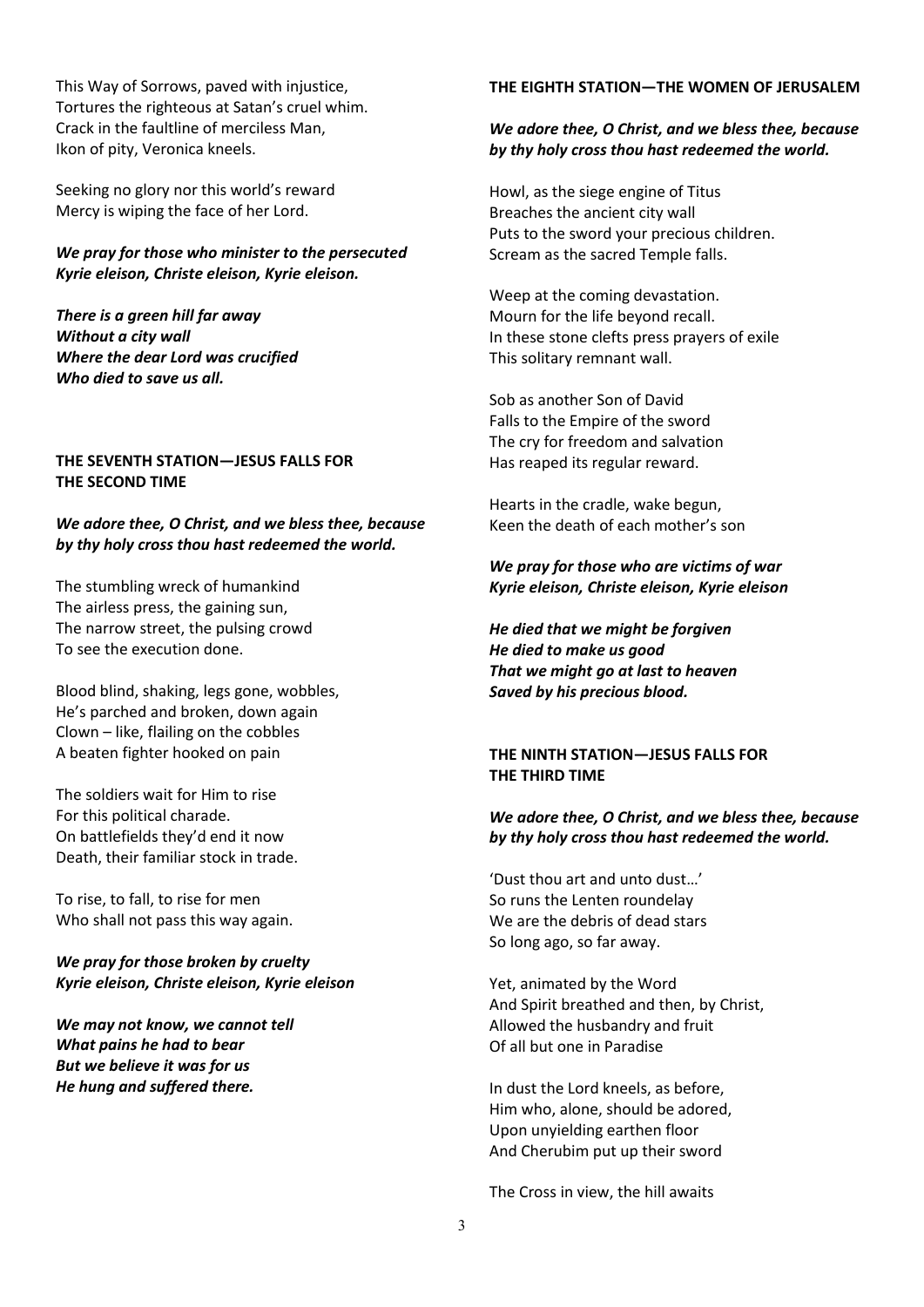Who holds the key to Eden's gates. *We pray for those who kneel in the dust with Jesus Kyrie eleison, Christe eleison, Kyrie eleison*

*There was no other good enough To pay the price of sin He only could unlock the gates Of heaven and let us in.*

### **THE TENTH STATION—JESUS IS STRIPPED OF HIS GARMENTS**

## *We adore thee, O Christ, and we bless thee, because by thy holy cross thou hast redeemed the world.*

Strip down the altar ! Strip the sacrifice ! Death's not enough, we needs humiliate. Naked you came here. Naked you return. What holds you now is not your mother's arms.

Dice for the seamless Signal of unity The beauty we see, your faithful will rend. Rags of poverty Robes of majesty All, at the last, will hail the Son of Man.

Spear of Longinus Piercing God's heart.

*We pray for those whose dignity is distressed Kyrie eleison, Christe eleison, Kyrie eleison*

*O dearly, dearly he has loved And we must love him too And trust in his redeeming blood And try his works to do.*

**THE ELEVENTH STATION—JESUS IS NAILED TO THE CROSS**

*We adore thee, O Christ, and we bless thee, because by thy holy cross thou hast redeemed the world.*

Kind of Pilate to flog Him And have Him nailed up too They both increase the blood loss And leave death less to do

The shattered wrists won't haul him Up for another breath To gasp some words of comfort From suffocating death

The ankles, bust and bleeding, On which no man can stand To look across the valley And see the Promised Land

Here on Mount Moriah They slew the Son of Man.

*We thank God for the sacrifice of his love. Kyrie eleison, Christe eleison, Kyrie eleison*

*When I survey the wondrous cross On which the Prince of glory died My richest gain I count but loss And pour contempt on all my pride.*

## **THE TWELFTH STATION—JESUS DIES ON THE CROSS**

# *We adore thee, O Christ, and we bless thee, because by thy holy cross thou hast redeemed the world.*

The demons squeal in ecstasy at this dark triumph of their rebel lord

Into the hands of death surrendered is the sovereign heir and God's own Son,

Who gambled all upon this hilltop sacrifice to save the son of Man.

Fell halls of Hell re-echo to the jeers at love and mercy now undone.

Beneath the broken Corpus weep the faithful few, hopes dashed and future fled, Courtiers of this their Sovereign Lord, so cruelly crowned and Kingdom never come. King Shepherd, scattered flock, abandoned God, passes the portal of the dead. The Light of light extinguished and the Word that spoke Creation now struck dumb

The noontide sun wears widow's weeds, caparisoned in midnight's deepest black.

The freedom Lamb, God's only Son, is sacrificed, this blood-stained Paschal moon

The Temple's curtain ripped, the sanctuary exposed, the Presence self-removed.

Across the ancient valleys and Mount Olivet deep stirring in the tombs.